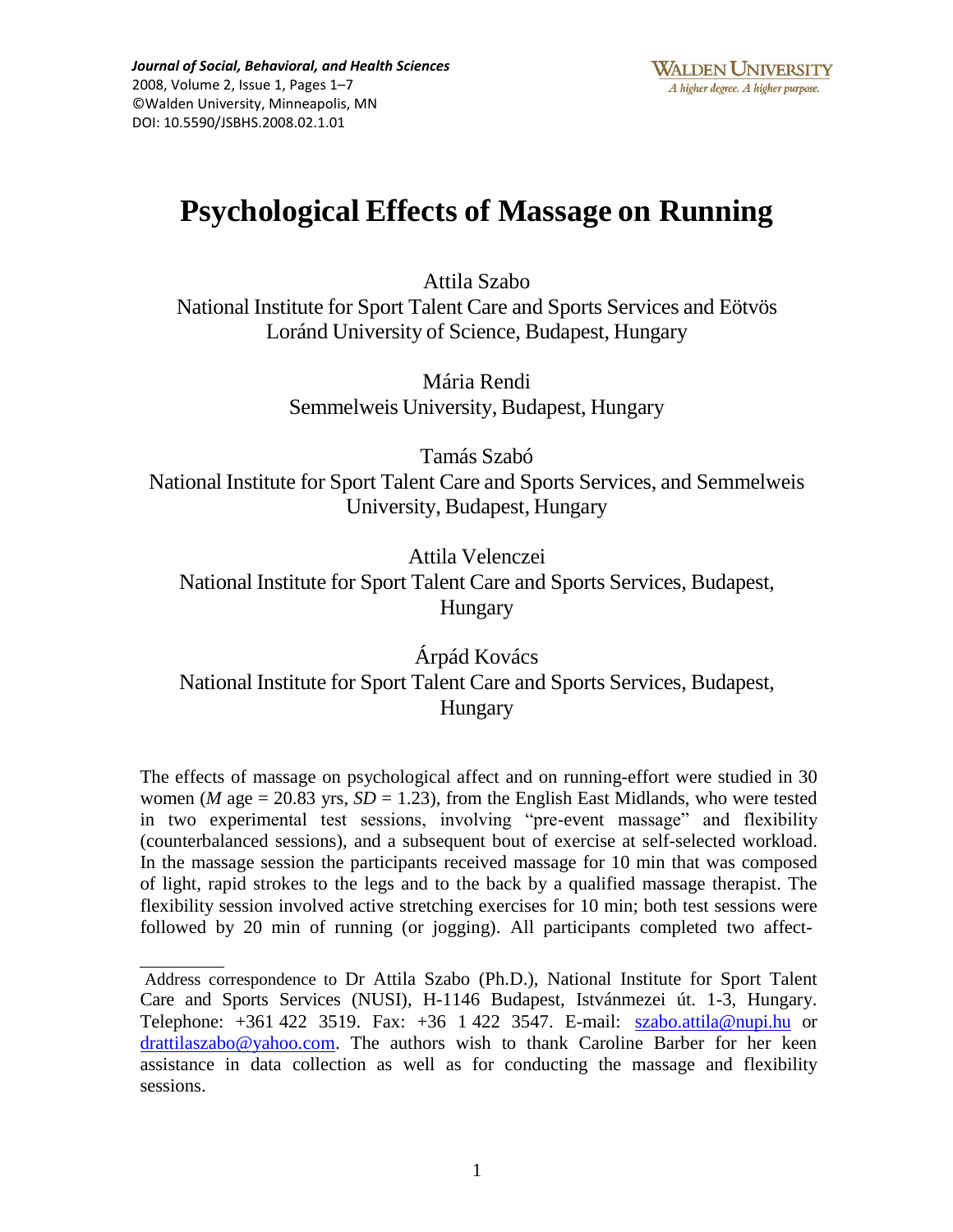measuring questionnaires pre- and post-exercise. Their perceived exertion and heart rates were recorded during the run. Results obtained by using repeated measures MANOVA and univariate ANOVAs indicated that massage enhanced positive affect ( $p < .05$ ), lowered self-reported perceptions of physical symptoms  $(p < .05)$ , and also decreased perceived physical effort ( $p < .05$ ). These findings confirm the positive, and consequently motivational, impact of a brief massage session on exercise behavior.

*Key Words:* Athlete, Massage, Mood, Physical Activity, Wellness

A positive mindset is both favorable and necessary in most sport and exercise settings. People use numerous physical routines before their exercise or sporting competition. Some of these, like stretching and massage, may also contribute to positive mental states. For example, Parente (2000) showed that stretching was equally effective to a bout of aerobic exercise in improving mood and in decreasing anxiety. However, other scholars found no affective benefits resulting from stretching (e.g. Lox, McAuley, & Tucker, 1995). Similarly, some researchers found that massage induces positive affect and lowers state anxiety in clinical populations (e.g. Hasson, Arnetz, Jelveus, & Edelstam, 2004). In exercisers, however, the psychological effects of massage are not fully understood (Hilbert, Sforzo, & Swensen, 2003). Weerapong, Hume, and Kolt (2005) have recently articulated that to date only limited research have examined the effects of pre-event massage on exercise performance. However, they have described three possible psychophysiological pathways through which massage might affect exercise performance: (a) reduction of anxiety, (b) induction of relaxation, and (c) faster recovery from fatigue. While Weerapong et al. cite data supporting the three plausible explanations; the actual path or a theoretical model for these mechanisms is not provided.

One recent study (Micklewright, Griffin, Gladwell, & Beneke, 2005) using a within-participants research design, asked participants to perform a 30-second Wingate Anaerobic Cycling Test (WACT) after a 30-min rest period, as well as after a 30-min back massage. Mood states were measured three times: before and after rest and massage, as well as after the WACT. The results of the research yielded no significant findings in mood states after rest or massage, but the WACT performance was better following the massage session than after the rest session. These findings suggested that pre-event massage improves WACT, or anaerobic performance.

Micklewright et al.'s (2005) study is the only work (to the best knowledge of the authors) that has examined pre-exercise massage, and its anticipated psychological benefits, on subsequent performance. Furthermore, these authors tested the effects of massage on anaerobic rather than endurance performance. The aim of the current research was to compare the immediate psychological effects of stretching exercises and pre-event massage (Benjamin & Lamp, 1996) before a 20-min bout of running or an endurance exercise at self-selected workload.

It was hypothesized, that similar to Micklewright et al.'s (2005) results, facilitating effects of pre-event massage could also be observed after aerobic exercise. Further aims of this inquiry were to examine the effects of pre-event massage, in contrast to stretching, on subsequently self-selected exercise (running) workload, rated perceived exertion (RPE), and post-exercise affect in healthy female participants.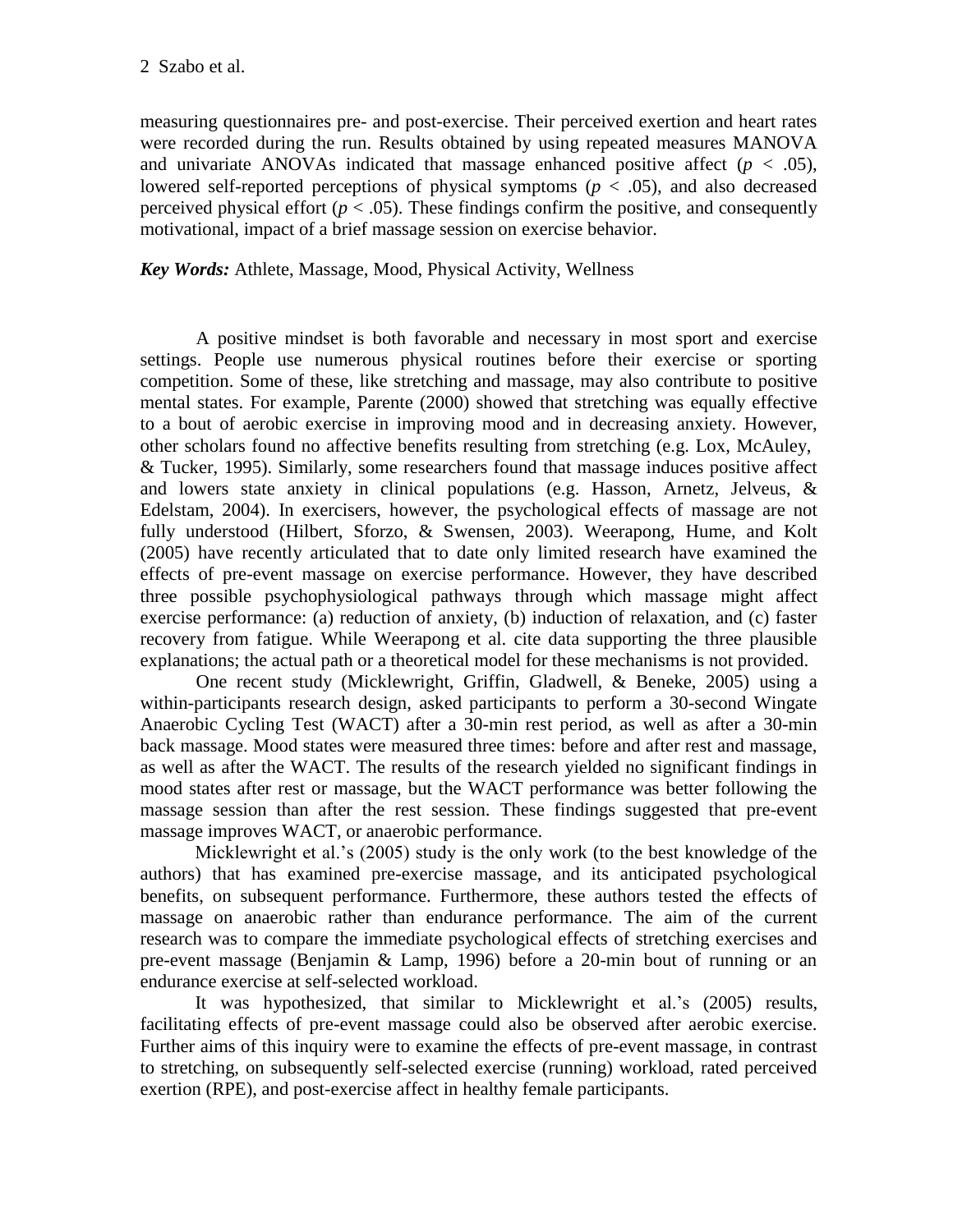## **Method**

A sample of 33 Caucasian women from the English East Midlands, all sport science student volunteers (Means: age =  $20.83$  yrs,  $SD = 1.23$ ; height = 1.69 m,  $SD =$ 0.06; weight  $= 61.97$  kg,  $SD = 8.02$ .), completed a within-participants study. Participants signed a written consent form and the APA guidelines for research with human participants (American Psychological Association, 2002) were followed during the course of the investigation. Participants came twice to a sports hall-annexed laboratory one week apart. In one of the two sessions, the volunteers received a 10-min pre-event massage, given by a qualified sport therapist who was qualified in pre-event sport massage. In the other session, they were asked to undertake 10 min of guided stretching that was also conducted by the therapist. The two experimental sessions were counterbalanced among the participants to account for possible order effects. Before and after both test sessions, the participants completed an affect-gauging well-being questionnaire (WBQ) that assessed positive affect (PA), negative affect (NA), and perceived physical symptoms (PS; Gauvin & Szabo, 1992). The items on this questionnaire were rated on a 7-point Likert scale. The questionnaire contains items such as depressed/blue (negative affect, 8 items), happy (positive affect, 6 items), or headache (physical symptoms, 10 items). The internal reliability of the three subscales is above .80.

After the stretching and the massage, the volunteers were asked to run for 20 min at a self-selected workload. During the run, the participants wore a Polar Electro heart monitor. At the 15<sup>th</sup> min mark into their exercise, participants were asked to indicate their RPE on Borg's (1985) scale, then to continue running for another 5 min. Within 5 min after the exercise, participants were asked to complete the brief Physical Activity Affect Scale (PAAS; Lox, Jackson, Wasley, & Treasure, 2000) which measures four states of affect: positive affect (PAFF), negative affect (NAFF), tranquility (TRNQ), and fatigue (FTIG). This 12-item scale is a hybrid of the Exercise Induced Feeling Inventory (EFI; Gauvin & Rejeski, 1993) and the Subjective Exercise Experience Scale (SEES; McAuley & Courneya, 1994), and it comes with good psychometric properties (Lox et al., 2000). The items are rated on a 5-point Likert scale, ranging from 0 to 4, used in rating words depicting affective states like calm, peaceful, or crummy. The internal reliability of the subscales is above 0.80.

#### Results

The psychological benefits of massage and stretching before running were compared by using a 2 (condition: stretching and massage) by 2 (period: before and after) repeated measures multivariate analysis of variance (MANOVA) with PA, NA, and PS being the dependent measures. This test yielded a statistically significant condition by period interaction, Wilks' Lambda = .730,  $F(3, 27) = 3.33$ ,  $p < .05$ . To further examine which of the three dependent measures contributed to the multivariate interaction, univariate repeated measures ANOVAs were performed. Through these tests it was revealed that PA and PS, but not NA, responses yielded statistically significant interactions,  $F(1, 29) = 7.6$ ,  $p < 0.05$  for PA, and  $F(1, 29) = 6.1$ ,  $p < 0.05$  for PS. The increase in PA was statistically significant after massage,  $t(29) = 3.8$ ,  $p < .01$ , effect size  $d = .45$ , but no significant change was noted following the stretching session. Although PS were higher before massage than before stretching (Period 1), the difference was statistically not significant. However, PS decreased significantly following both massage and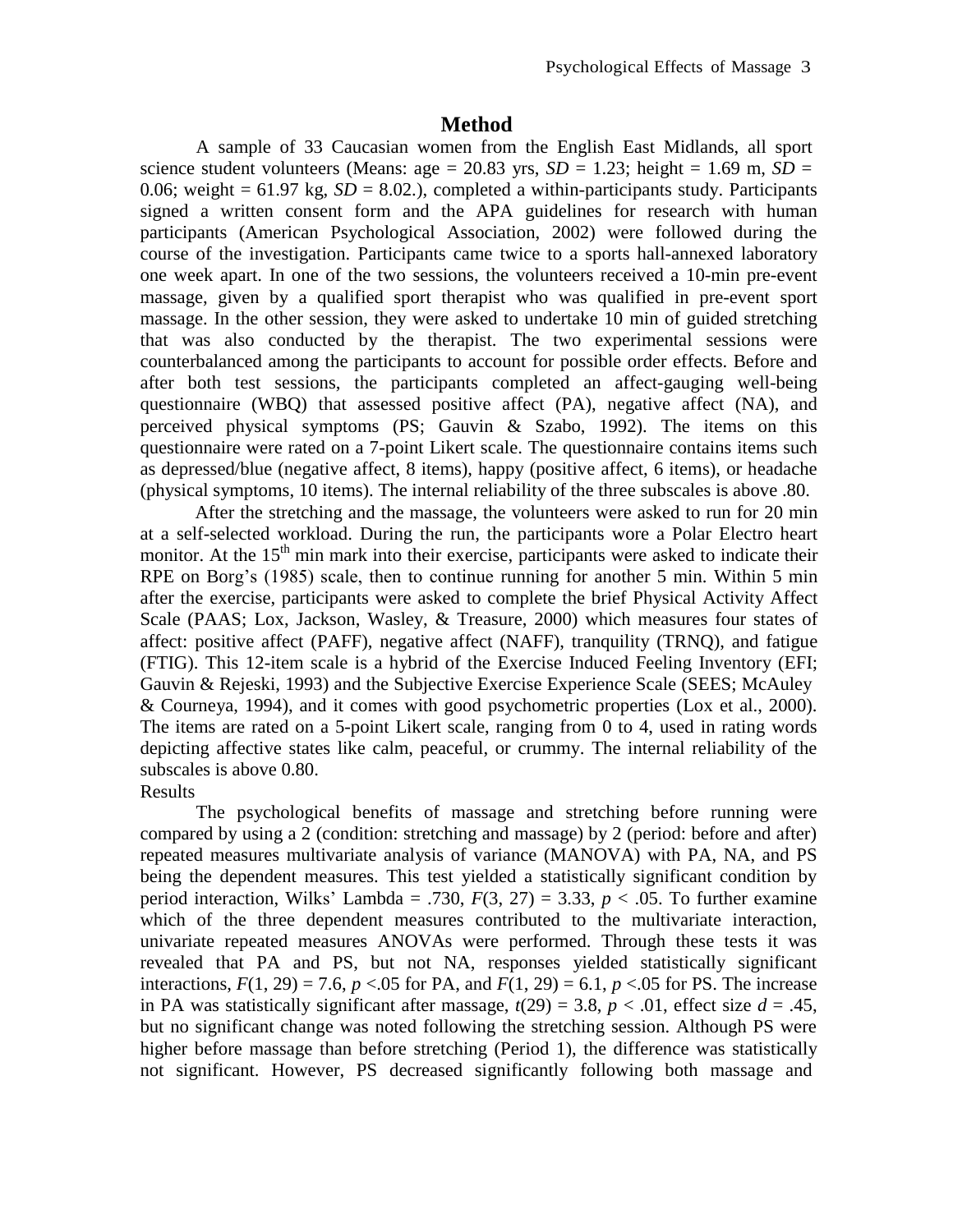stretching,  $t(29) = 4.8$ ,  $p < .05$ ,  $d = .53$ , and  $t(29) = 3.0$ ,  $p < .05$ ,  $d = .24$ , respectively. These interactions are illustrated in Figure 1.



**Positive Affect (PA)**

*Figure 1.* Changes in PA and PS from before (1) to after (2) massage and stretching.

Data obtained after the run with the PAAS were analyzed with a repeated measures MANOVA with PAFF, NAFF, TRNQ, and FTIG being the dependent measures. This test yielded a statistically significant multivariate main effect, Wilks' Lambda = .692,  $F(4, 26) = 2.89$ ,  $p < .05$ . Follow up univariate tests showed that TRNQ was higher after the run that was preceded by massage ( $M = 5.3$ ,  $SD = 1.9$ ) than after the run that was preceded by stretching  $(M = 4.7, SD = 1.8)$ . The mean differences were statistically significant,  $F(1, 29 = 6.1 p < .05, d = .32$ . Perceived FTIG was lower in the after-massage run ( $M = 5.00$ ,  $SD = 3.2$ ) than in the after-stretching run ( $M = 5.8$ ,  $SD =$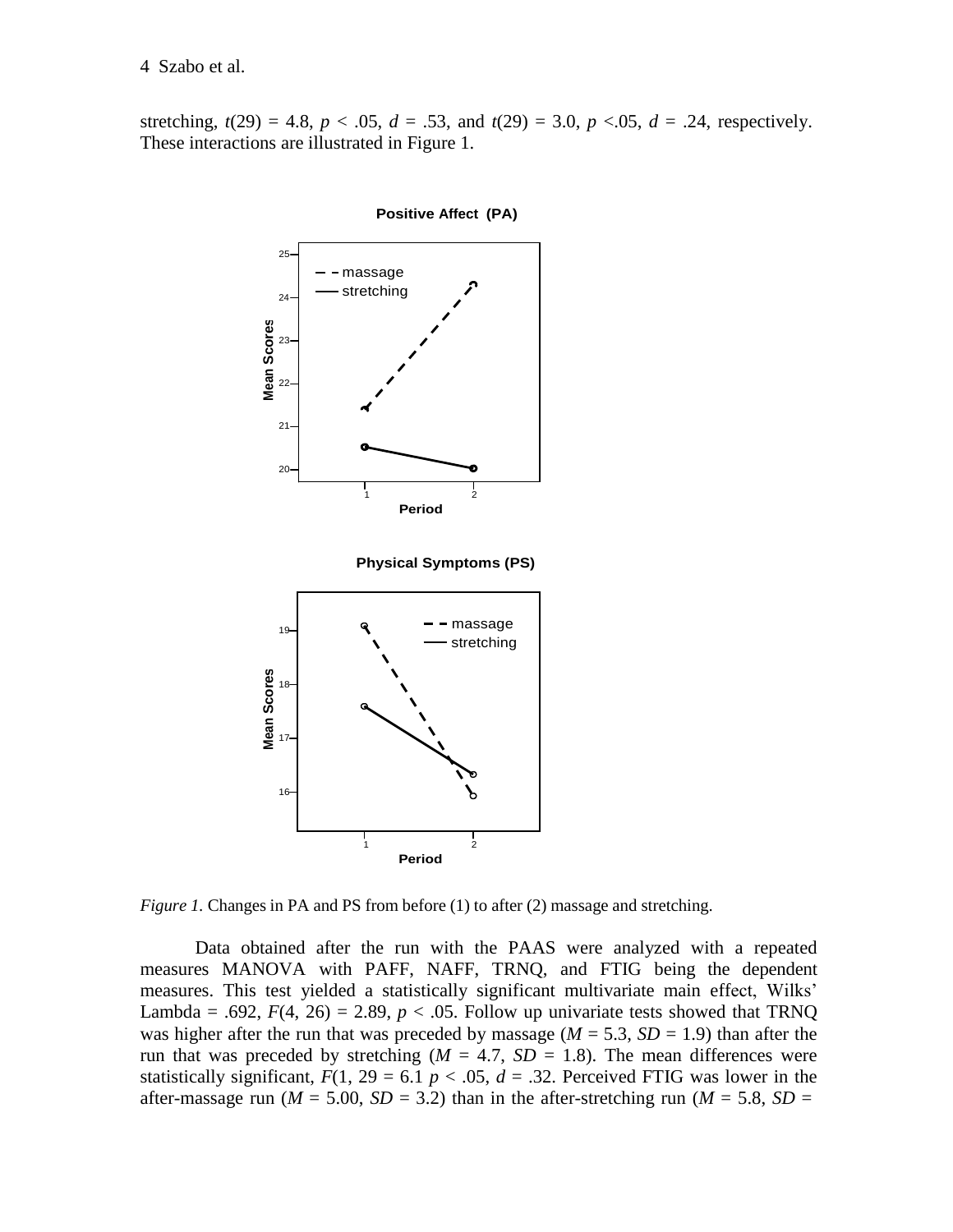3.4). However, statistical significance was not reached,  $F(1, 29) = 3.6$ ,  $p < .07$ ,  $d = .24$ . No differences in PAFF and NAFF were seen after the two running sessions. The RPE 15-min into the post-massage run was statistically significantly lower ( $M = 13.6$ ,  $SD =$ 1.8) than in the post-stretching run ( $M = 14.6$ ,  $SD = 1.5$ ,  $F(1, 29) = 16.9$ ,  $p < .05$ ,  $d = .60$ . Finally, mean exercise heart rates in the two running sessions did not differ statistically significantly after massage ( $M = 166.6$ ,  $SD = 15.6$ ) and after stretching ( $M = 170.2$ ,  $SD =$ 15.4).

### **Discussion**

Supporting the research hypothesis of the study, that massage would have facilitating effect on exercise performance, the data have confirmed that running after massage resulted in lower perceived exertion than running after stretching. This finding was unrelated to the workload selected by the participants, because there were no statistically significant differences in the average exercise heart rates during the two runs. Indeed, in both sessions participants ran at about 84% of their maximal heart rates. The lower RPE reported after massage-preceded run could have resulted from muscular facilitation or psychological relaxation, hence arousal regulation, or possibly a combination of the two. It may be worthy to recall from Figure 1 that participants started their run with higher positive affect after massage in contrast to stretching that could have influenced later their perceived RPE. The lower perceived RPE after massage may have also translated into lower perceived FTIG, albeit this finding was only a trend rather than a statistically significant effect.

The results also illustrate that a 10-min pre-event massage increases positive affect and decreases perceived physical symptoms. The decrease in physical symptoms may be attributed directly to the therapeutic effects of massage on blood flow, connective tissues, muscle, and the nervous system (Goats, 1994). The results also corroborate past research findings showing that massage triggers both physical (Goats, 1994) and psychological (Diego, Field, Sanders, & Hernandez-Reif, 2004; Hasson et al., 2004) benefits. In this inquiry, stretching also decreased perceived physical symptoms, but in contrast to Parente's (2000) results, it did not improve affect. The NA did not change in either condition. This finding may be attributed to relatively low NA scores in the sample studied (known as floor-effect). Alternately, it is possible that longer than a 10-min intervention is needed to detect statistically significant decreases in NA in healthy participants.

The higher tranquility (TRNQ) after the running session preceded by the massage, in contrast to the run after stretching, could be interpreted as a psychological carry-over effect of the pre-event massage. Therefore, massage appears to have beneficial effects during and following exercise. The use of PAAS for gauging affect after running is justified by the fact that an exercise-specific instrument was the most appropriate to measure affect after the run. Furthermore, only post-exercise affect was studied, in contrast to changes from pre- and post-run, because participants' affect before the run was already modified by massage. The observed higher TRNQ scores and lower RPE (and a trend in lower FTIG) scores after massage-preceded run in contrast to stretchingpreceded run suggest that a brief period of pre-event massage has substantial psychological benefits both during and following running. Conclusion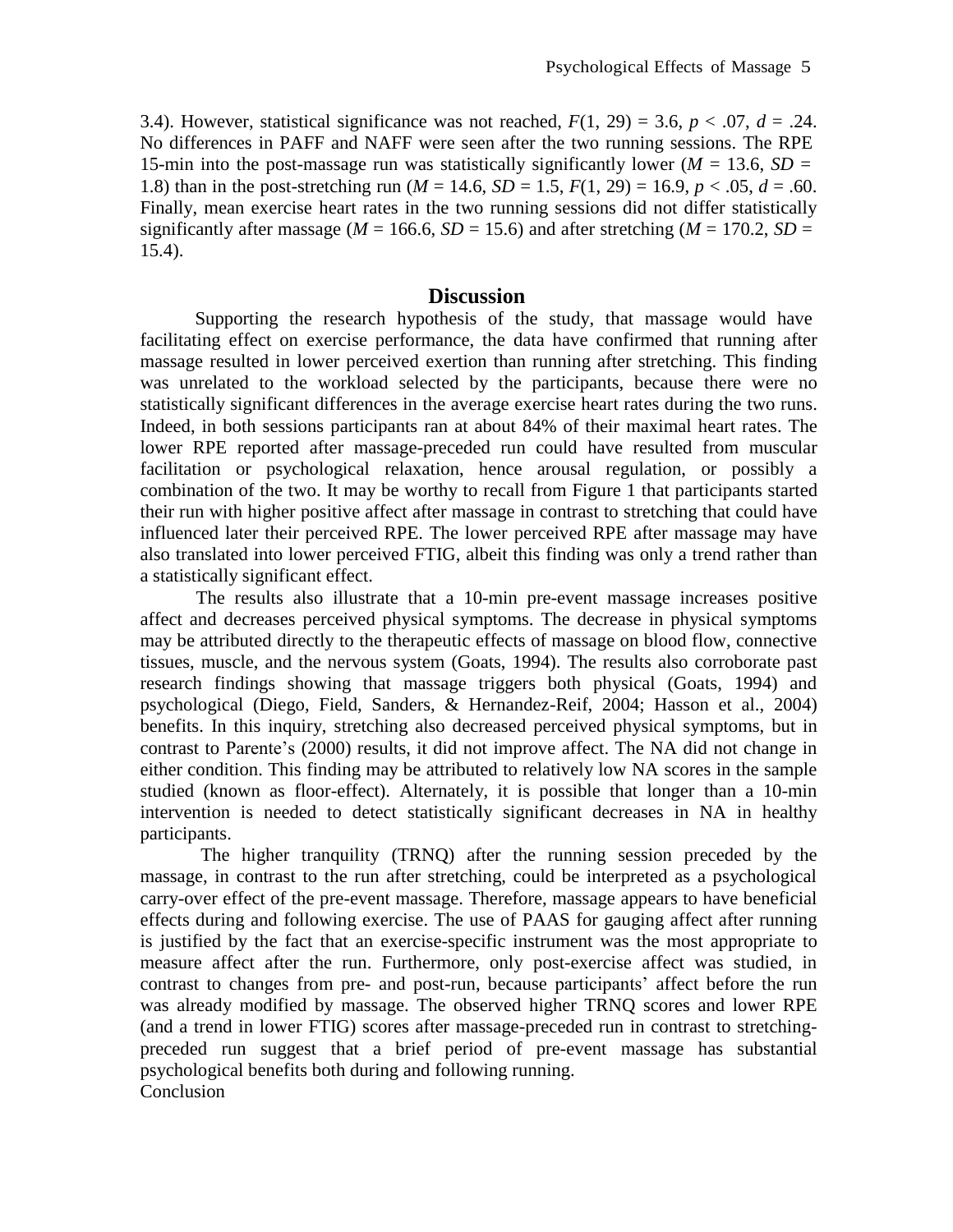It is concluded that a 10-min pre-event massage triggers positive affect during and after running at self-selected workload. The effects of massage are mainly psychological because workload, that was an index of performance, was not higher after massage than after stretching. It is recommended that more controlled studies should be performed in this area to examine the psychological benefits of massage in competitive situations as well. Massage may be used concomitantly with other psychological skills like self-talk, imagery, or mental rehearsal while itself being an effective means of relaxation and arousal regulation.

# **References**

- American Psychological Association (2002). *Ethical principles of psychologists and code of conduct.* Retrieved May 10, 2008 from: <http://www.apa.org/ethics/code2002.html>
- Benjamin, P. L., & Lamp, S. P. (1996). *Understanding Sports Massage.* Champaign, IL: Human Kinetics.
- Borg, G. (1985). *An introduction to Borg's RPE-scale.* New York: Movement Publications.
- Diego, M. A., Field, T., Sanders, C., & Hernandez-Reif, M. (2004). Massage therapy of moderate and light pressure and vibrator effects on EEG and heart rate. *International Journal of Neuroscience, 114*, 31-44.
- Gauvin, L., & Rejeski, W. J. (1993). The exercise-induced feeling inventory: development and initial validation. *Journal of Sport & Exercise Psychology, 15*, 403-423.
- Gauvin, L., & Szabo, A. (1992). Application of the experience sampling method to the study of the effects of exercise withdrawal on well-being. *Journal of Sport & Exercise Psychology, 14,* 361-374.
- Goats, G. C. (1994). Massage: The scientific basis of an ancient art: Part 2. Physiological and therapeutic effects. *British Journal of Sports Medicine, 28,* 153-156.
- Hasson, D., Arnetz, B., Jelveus, L., & Edelstam, B. (2004). A randomised clinical trial of the treatment effects of massage compared to relaxation tape recordings on diffuse long-term pain. *Psychotherapy Psychosomatic, 73*, 17-24.
- Hilbert, J, E., Sforzo, G, A., & Swensen, T. (2003). The effects of massage on delayed onset muscle soreness. *British Journal of Sports Medicine, 37*, 72-75.
- Lox, C. L., McAuley, E., & Tucker, R.S. (1995). Exercise as an intervention for enhancing subjective well-being in an HIV-1 population. *Journal of Sport & Exercise Psychology, 17*, 345-362.
- Lox, C. L., Jackson, S., Wasley, D., & Treasure, D. (2000). Revisiting the measurement of exercise induced feeling states: The Physical Activity Affect Scale (PAAS). *Measurement in Physical Education and Exercise Science, 4*, 79-95.
- McAuley, E., & Courneya, K.S. (1994). The subjective exercise experience scale (SEES): development and preliminary validation*. Journal of Sport & Exercise Psychology, 16*, 163-177.
- Micklewright, D., Griffin, M., Gladwell, V., & Beneke, R. (2005). Mood state response to massage and subsequent exercise. *The Sport Psychologist, 19,* 234-251.
- Parente, D. (2000). Influence of aerobic and stretching exercise on anxiety and sensationseeking mood state. *Perceptual and Motor Skills, 90*, 347-348.